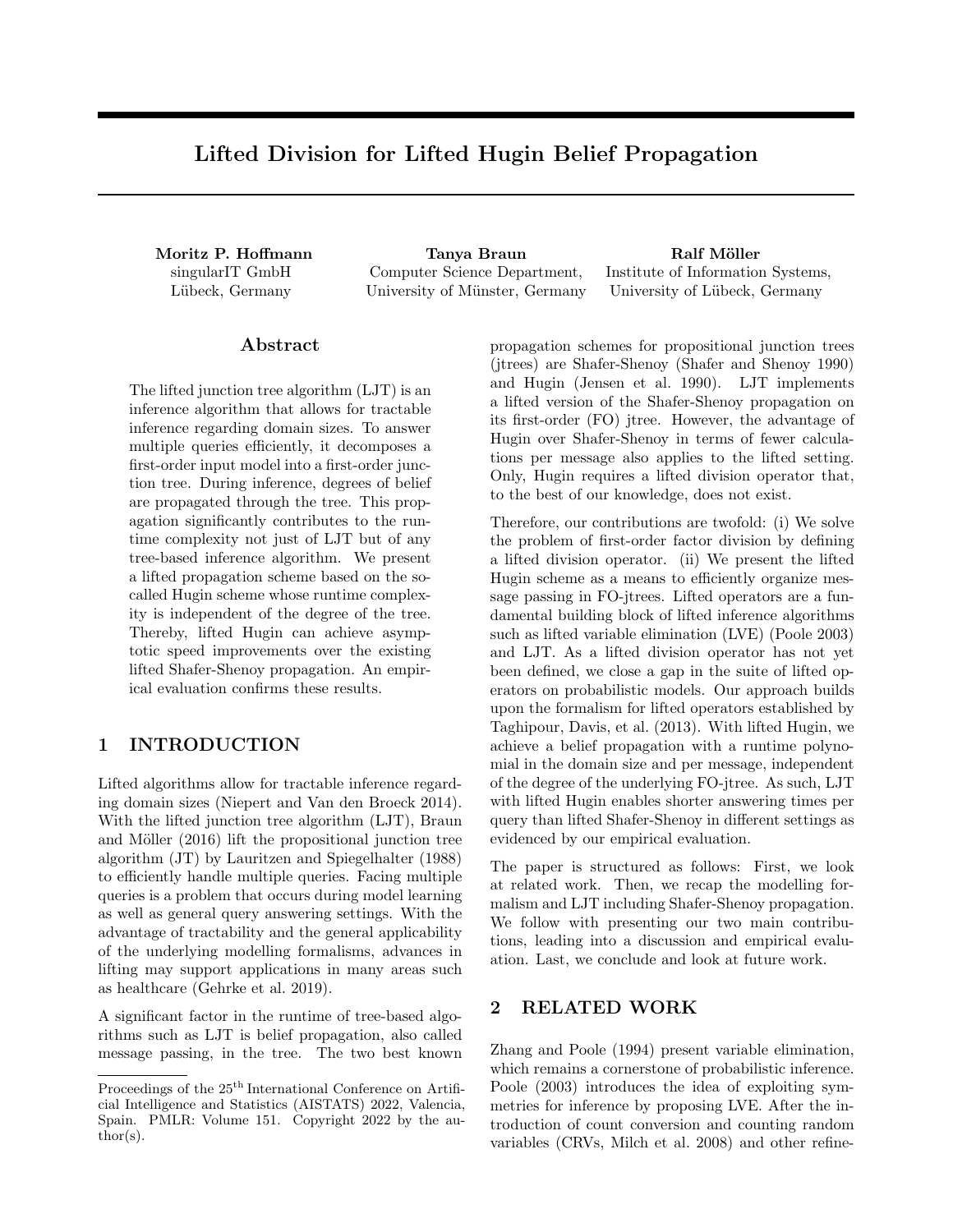ments (Salvo Braz et al. 2005; Salvo Braz 2007; Friedman and Van den Broeck 2020), Taghipour, Fierens, et al. (2013) consolidate a standard LVE, using lifted operators decoupled from the model constraint language. Note: For lifted Hugin, we can treat a CRV as any other PRV but with special ranges in the form of histograms. For a definition of CRVs and count conversion, refer to Milch et al. (2008). Taghipour, Davis, et al. (2013) analyze LVE and its runtime complexity.

JT dates back to Lauritzen and Spiegelhalter (1988). The connection between variable elimination and jtrees through the clusters of a decomposition tree representing a variable elimination calculation is proposed by Darwiche (2001). Message passing in junction trees follows either the Shafer-Shenoy propagation scheme (Shafer and Shenoy 1990), the Lauritzen-Spiegelhalter scheme, or the Hugin scheme (Jensen et al. 1990). Lepar and Shenoy (1998) compare the three propagation schemes, providing first insights into where Hugin can effectively trade space requirements for runtime improvements. Braun and Möller  $(2016)$  lift JT to the first-order level. Their LJT uses LVE as a subroutine and relies on the Shafer-Shenoy message passing scheme (Braun 2020). Ahmadi et al. (2013) lift loopy belief propagation, sending messages directly on a model graph.

To the best of our knowledge, neither a lifted division operator nor a lifted Hugin scheme exists, which allow for further efficiency gains for inference problems.

# 3 PRELIMINARIES

In this section, we recap the modelling formalism and lifted query answering with LVE and LJT. We assume familiarity with operators of relational algebra.

#### 3.1 Parameterised Probabilistic Models

Parameterised probabilistic models use logical variables (logvars) to represent indistinguishable random variables (randvars) (Poole 2003). Given a set of randvars  $\bf{R}$ , a parameterised randvar (PRV)  $A(X_1, \ldots, X_n), n \geq 0$  is a syntactical construct that uses a finite set of logvars  $\mathbf{X} = \{X_1, \ldots, X_n\}$  to compactly encode a finite set of indistinguishable randvars  $A \subseteq R$ . If  $n = 0$ , the PRV is a propositional randvar. The *range* of a PRV A, written as  $\mathcal{R}(A)$ , denotes possible values of A. Every logvar  $X_i \in \mathbf{X}$  has a domain  $\mathcal{D}(X_i)$ . We assume here and in the following that all logvars are standardised apart. A valuation **a** of **A** is an assignment of values to all  $A \in \mathbf{A}$ . The set of all valuations of a set or sequence A of PRVs is written val( $\bf{A}$ ). A constraint  $(X, C_X)$  restricts the logvars in a sequence  $\mathcal{X} = (X_1, \ldots, X_n)$  to the values

given in  $C_{\mathcal{X}} \subseteq \times_{i=1}^n \mathcal{D}(X_i)$ . The symbol  $\top$  denotes  $C_{\mathcal{X}} = \times_{i=1}^{n} \mathcal{D}(X_i)$  and may be omitted. A PRV A, with its logvars constrained to C, is written as  $A_{|C}$ . For a sequence of PRVs  $A = (A_1, \ldots, A_n)$ , constrained to C, and a potential function  $\phi: \times_{i=1}^n \mathcal{R}(A_i) \to \mathbb{R}_{\geq 0}$ which is not the null function, a parfactor  $g = \phi(\mathcal{A})|_C$ models the interrelation between the  $A_i$ . Given an element  $P$ , such as a PRV, a parfactor, or sets thereof, the term  $lv(P)$  denotes the logvars in P, the term  $rv(P)$  denotes the PRVs in P with their constraints, and the term  $gr(P_{|C})$  represents the set of ground instances of  $P$ , w. r. t. to constraint  $C$ . A set of parfactors  $G = \{g_i\}_{i=1}^n$  is a parameterised probabilistic model. The semantics of a parameterised model is given in terms of its full joint distribution

$$
P_G = \frac{1}{Z} \prod_{f \in gr(G)} f \tag{1}
$$

with normalisation constant  $Z$ . A *query* in  $G$  is a term  $P(\mathbf{Q} \mid \mathbf{E})$  where **Q** is a set of grounded PRVs and **E** a set of valuations (evidence). Example 1 gives an intuition about such models.

**Example 1.** A model  $G_{ex} = \{g_i\}_{i=0}^3$  models the interrelation between an epidemic Epid, health conditions  $Sick(X)$ , travel behaviours  $Travel(X)$ , and treatments  $Treat(X, M)$  of persons X and treatment methods M, governmental regulations  $Reg(G)$ , human-made disasters  $Man(W)$ , and natural disasters  $Nat(D)$ , with

$$
g_0 = \phi_0(Epid, Treat(X, M), Sick(X))
$$
  
\n
$$
g_1 = \phi_1(Epid, Travel(X), Sick(X))
$$
  
\n
$$
g_2 = \phi_2(Epid, Reg(G))
$$
  
\n
$$
g_3 = \phi_3(Epid, Man(W), Nat(D))
$$

Figure 1 shows a graphical representation with PRVs as ellipses and parfactors as boxes, connected if a PRV is an input to a parfactor. A query for  $G_{ex}$  is  $P(Epid | Sick(bob) = true)$ , asking for the conditional distribution of *Epid* given that *Sick(bob)* is true.



Figure 1: Parfactor graph of  $G_{ex}$ .

#### 3.2 Lifted Query Answering

LVE and LJT answer queries for probability distributions. We briefly recap both approaches.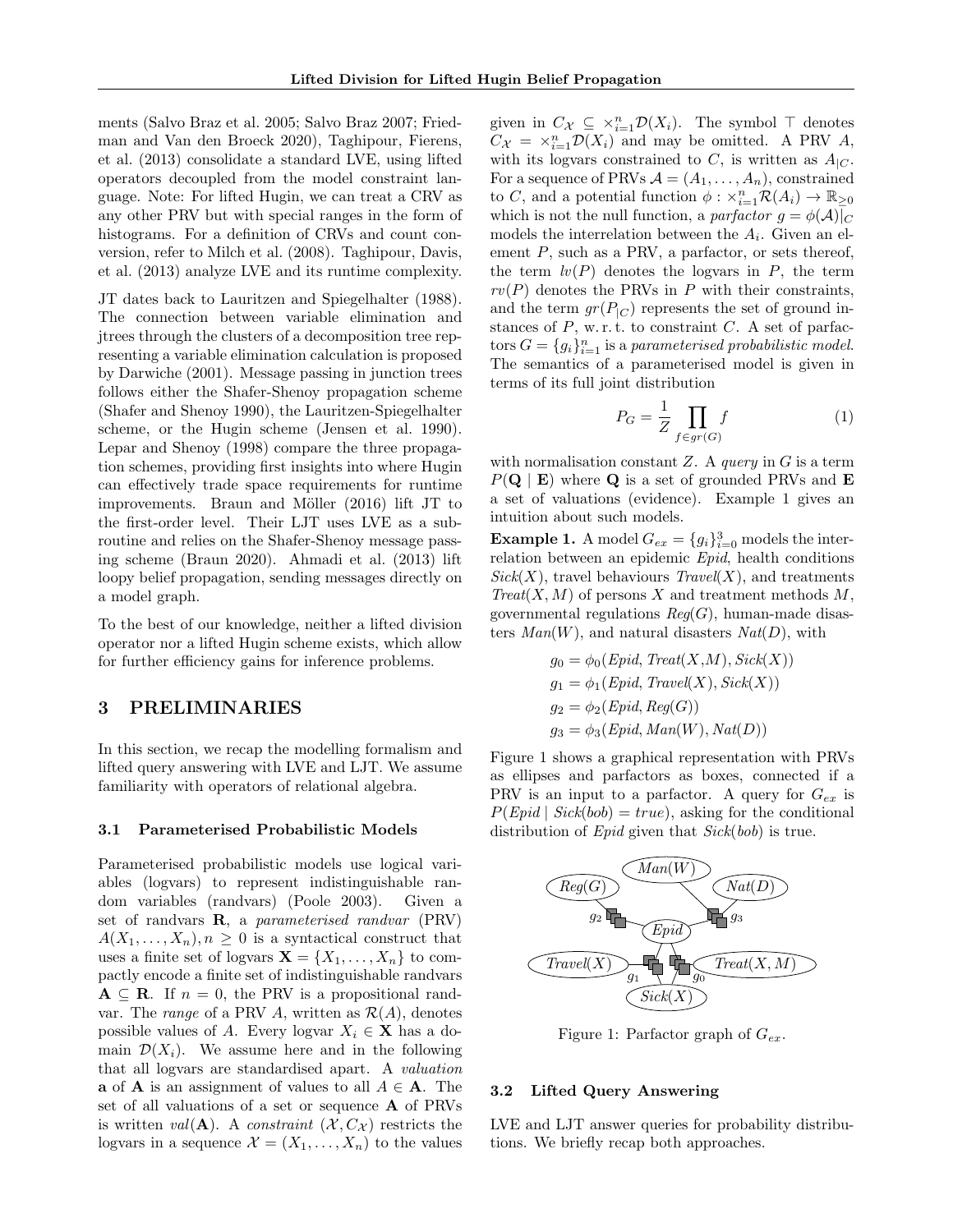

Figure 2: An FO-jtree for model  $G_{ex}$  from Figure 1. The sets in grey denote the local models.

### 3.2.1 Lifted Variable Elimination

LVE exploits symmetries leading to duplicate calculations. In essence, it computes a ground representative case and exponentiates its result for indistinguishable instances (lifted summing out). Taghipour, Davis, et al. (2013) implement LVE through an operator suite. Its main operator sum-out realises lifted summing out. An operator absorb handles evidence in a lifted way. The remaining operators (count-convert, split, expand,  $count-normalise, multiply, ground-logvar)$  aim at enabling a lifted summing out. All operators have preand postconditions to ensure computing a result equivalent to one computed on  $qr(G)$ . To answer a query  $Q$  in a model  $G$  with evidence E, LVE absorbs E and eliminates all non-query PRVs using the operators. For a new query, LVE starts over.

#### 3.2.2 Lifted Junction Tree Algorithm

For efficient repeated query answering, LJT decomposes a model into an FO-jtree  $J = (\mathbf{V}, \mathbf{U})$  that consists of parametric clusters (parclusters)  $C_i \in V$  of PRVs as nodes and a set of edges U between parclusters with at least one common PRV. Intuitively, parclusters are sets of PRVs that form a clique in the original parfactor graph. The set of parfactors that is covered by a parcluster is called the parcluster's local  $model.$  For details, see Braun and Möller  $(2016).$ 

**Example 2.** Consider model  $G_{ex}$  of Fig. 1. Its FOjtree is given by Fig. 2.

LJT's main workflow to answer a set of queries  ${Q_i}_{i=1}^m$  given a model G and evidence **E** is: (i) Construct an FO-jtree  $J$  for  $G$ . (ii) Enter  $E$  into  $J$ . (iii) Pass messages in J. (iv) Compute answers for  ${Q_i}_{i=1}^m$ . At the cost of some initial overhead (Steps 1 and 3), the tree decomposition takes away the need to perform LVE on the entire graph for every single query. The goal of message passing is to render any parcluster  $\mathbf{C}_i$  independent of its neighbours  $NB(\mathbf{C}_i)$ behind the *separators*  $\mathbf{S}_{ij} = \mathbf{C}_i \cap \mathbf{C}_j$  it shares with its neighbouring parclusters  $\mathbf{C}_j \in NB(\mathbf{C}_i)$ . Then, each parcluster can answer queries about its PRVs locally,

by eliminating all non query-variables from its local model and received messages. Message passing has the following procedure in general:

- 1. Parcluster  $C_i$ , having received messages from all neighbours but  $\mathbf{C}_j$ , sends a message  $M_{ij}$  to  $\mathbf{C}_j$ .
- 2. A parcluster, having received messages from all neighbours, sends messages to all its neighbours.

As Condition 1 is automatically true for leaf nodes, the scheme leads to two passes. In the first, inward pass, messages starting at the leaves transport information inward. At some point, Condition 2 becomes true for a central node in the tree, triggering an outward pass: Inner nodes that have collected all information send their messages back to the tree periphery.

For LJT, Braun lifts the Shafer-Shenoy scheme (Shafer and Shenoy 1990). In this scheme, clusters store all local parfactors and messages individually. The outbound message over separator  $S_{ij}$  is a set  $m_{ij}$  of factors that is computed by summing out all non-separator PRVs from the submodel:

$$
G'_i \equiv G_i \cup \bigcup_{\mathbf{C}_k \in NB(\mathbf{C}_i) \setminus \mathbf{C}_j} m_{ki}
$$

where the union over  $\mathbf{C}_k \in NB(\mathbf{C}_i) \setminus \mathbf{C}_i$  contains the already received messages from  $C_i$ 's neighbours. As  $C_i$  receives more and more messages, the number of messages eventually increases to  $O(d)$ , where d is the degree  $d = \max_i |NB(\mathbf{C}_i)|$  of the FO-jtree. Shafer-Shenoy hands the set  $G'_{i}$  to LVE which sums out all non-separator randvars. To enable summing out, LVE must first multiply the parfactors. These multiplications are performed for every message individually. However, the partaking parfactors are mostly the same in each message calculation (see Section 5.4.1). These multiplications can be saved. The propositional Hugin scheme (Jensen et al. 1990) trades space for runtime complexity and shows a polynomial runtime independent of the degree. Yet, in order to compute messages, a division operator is required. Introducing a lifted division operator as an enabler for lifted Hugin message passing is the first quest that this paper addresses.

# 4 PARFACTOR DIVISION

This section presents the lifted division operator and provides proof of its correctness and completeness with respect to known liftable classes. We conclude with an analysis of its runtime complexity. To get an intuition about division, we first look at its inverse operation of multiplication. As it is instructive to consider the ground case before lifting, we generalise propositional factor division and build the definition of lifted division on top of that foundation.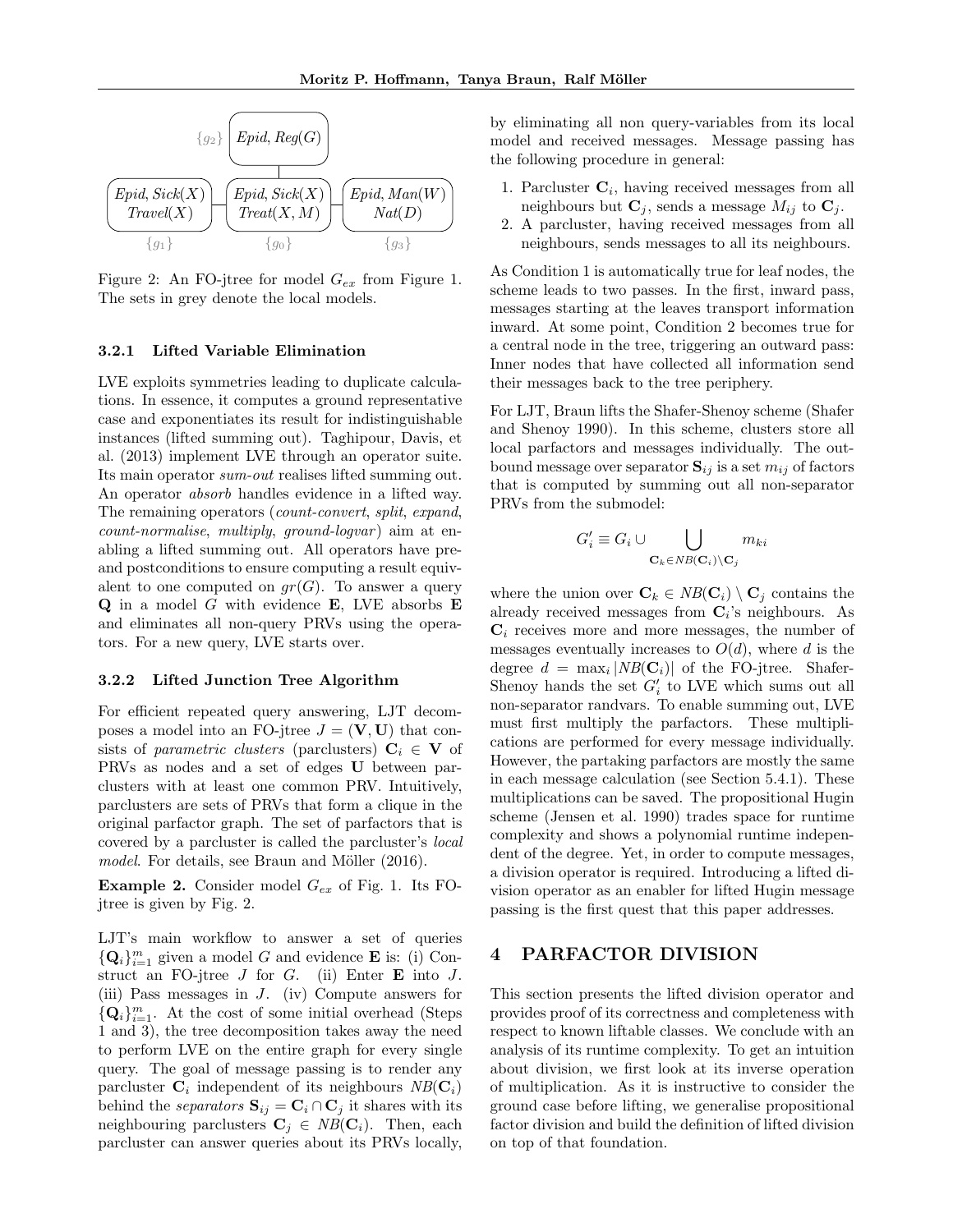#### 4.1 Multiplication

In propositional multiplication  $f = f_1 \otimes f_2$ , the potential of any valuation  $\mathbf{a} \in val(\mathcal{A}_1 \cup \mathcal{A}_2)$  in the new factor  $f = \phi(\mathcal{A}_1 \cup \mathcal{A}_2)$  is calculated as the product of the potentials of factors  $f_1 = \phi_1(\mathcal{A}_1)$  and  $f_2 = \phi_2(\mathcal{A}_2)$ ,

$$
\phi(\mathbf{a}) = \phi_1(\pi_{\mathcal{A}_1}(\{\mathbf{a}\})) \cdot \phi_2(\pi_{\mathcal{A}_2}(\{\mathbf{a}\})) \tag{2}
$$

The lifted multiplication operator takes two parfactors  $g_1$  and  $g_2$  and returns a new parfactor  $g = g_1 \otimes g_2$ which represents the lifted product. A so-called *align*ment, i.e., a one-to-one renaming substitution, lets the operator know, which logvars between the parfactors correspond to each other. Formally, an alignment  $\theta = {\mathbf{Z}_1 \rightarrow \mathbf{Z}_2}$  between parfactors  $g_1 = \phi_1(\mathcal{A}_1)_{|C_1|}$ and  $g_2 = \phi(A_2)|_{C_2}$  with  $C_i = (\mathcal{X}_i, C_{\mathcal{X}_i})$  for  $i \in \{1, 2\}$ is a mapping from  $\mathbf{Z}_1 \subseteq \text{lv}(\mathcal{X}_1)$  to  $\mathbf{Z}_2 \subseteq \text{lv}(\mathcal{X}_2)$  such that  $(\pi_{\mathbf{Z}_1}(C_1))\theta = \pi_{\mathbf{Z}_2}(C_2)$  where  $\pi$  is applied to the second component of constraint  $C_i$ .

In terms of groundings, the result of the lifted multiplication is equivalent to multiplying corresponding grounded factor potentials individually. Consider two parfactors  $g_1 = \phi_1(A_1)_{|C_1}$  and  $g_2 = \phi_2(A_2)_{|C_2}$  with an alignment  $\theta = {\mathbf{Z}_1 \rightarrow \mathbf{Z}_2}$  where  $\mathbf{Z}_i = \text{lv}(rv(g_1) \cap \mathbf{Z}_2)$  $rv(g_2)$ ). If each grounding  $f_1 \in gr(g_1)$  corresponds to exactly one  $f_2 \in gr(g_2)$ , then we have the same number of ground instances of  $g_1$  as we have of  $g_2$  and we can multiply two arbitrary representatives  $f_1$  and  $f_2$ and use the same result for all other groundings.

However, in general, the groundings of  $g_1$  may interact with a number of groundings of  $g_2$ . In such a scenario, the factor potential resulting from the multiplication accounts for different numbers of groundings across parfactors and thereby requires scaling during multiplication. To scale potentials, the groundings of  $g_1$  must be *count-normalised* w.r.t. the groundings of  $g_2$  and vice versa, i.e., each grounding of one refers to the same number of groundings of the other. More precisely, count normalisation of a logvar Y w. r. t. another logvar Z ensures that for each possible grounding  $z_i$  of Z, there is a natural number r of groundings  $y_{i_1}, \ldots, y_{i_r}$  of Y, and this number is the same for all  $z_i \in \pi_{\mathbf{Z}}(C_{\mathcal{X}})$ . Count normalization is usually achieved by splitting parfactors to establish disjoint or common constraints using one of the available lifted operators. For a constraint  $C = (\mathcal{X}, C_{\mathcal{X}})$  with  $\mathbf{Y} \subseteq \mathbf{X}$  and  $\mathbf{Z} \subseteq (\mathbf{X} \setminus \mathbf{Y})$ , the count function COUNT $_{\mathbf{Y}|\mathbf{Z}} : C_{\mathcal{X}} \to \mathbb{N}$ is defined for any tuple t as

$$
COUNT_{\mathbf{Y}|\mathbf{Z}}(t) = |\pi_{\mathbf{Y}}(C_{\mathcal{X}} \bowtie \pi_{\mathbf{Z}}(\{t\}))|
$$

In other words, COUNT $_{\mathbf{Y}|\mathbf{Z}}(t)$  counts how many values in **Y** co-occur with values in **Z** in the tuple  $t$  under constraint C. If  $Y = \emptyset$ , then COUNT $_{Y|Z}(t) = 1$  by definition (Taghipour, Fierens, et al. 2013). The join operator  $\bowtie$  acts on a constraint by joining on its set  $C_{\mathcal{X}}$ , so if  $C_{\mathcal{X}} = \{(x_1, y_1), (x_2, y_1)\},\$  then  $C \bowtie \{(x_1)\}$  $\{(x_1,y_1)\}\$ . For  $\mathbf{Y} \subseteq \mathbf{X}$  and  $\mathbf{Z} \subseteq (\mathbf{X} \setminus \mathbf{Y})$ , we call Y count-normalised with respect to  $\mathbf Z$  in  $C$  iff  $\exists r\in\mathbb N$  :  $\forall t \in C_{\mathcal{X}}: \text{COUNT}_{\mathbf{Y}|\mathbf{Z}}(t) = r \text{ If such an } r \text{ exists, it is}$ called the *conditional count* of **Y** given **Z** in  $C$ , written as  $r = N\text{COUNT}_{Y|Z}(C)$ . As an example, consider the human parent relation. Every child  $z \in \mathcal{D}(Z)$  has two biological parents  $y_1, y_2 \in \mathcal{D}(Y)$ , so logvar Y is countnormalised w.r.t. Z with NCOUNT $_{Y|Z}(\top) = 2$ . The inverse is not automatically true, as parents can have more or fewer children.

So, prior to lifted multiplication  $g_1 \otimes g_2$ , it must hold that  $r_i = \text{NCOUNT}_{lv(\mathcal{A}_i) \setminus \mathbf{Z}_i | \mathbf{Z}_i}(C_i)$  for  $i = 1, 2, i.e.,$ the non-aligned logvars of each parfactor  $g_i$  must be count-normalised w.r.t. the aligned logvars  $\mathbf{Z}_i$  under constraints  $C_i$ . Then, the lifted product corresponding to the ground operations of Eq. (2) is

$$
\phi(\mathbf{a}) = \phi_1^{1/r_2}(\mathbf{a}_1) \cdot \phi_2^{1/r_1}(\mathbf{a}_2).
$$

### 4.2 Generalised Propositional Division

As a prelude to lifted division, we generalise propositional factor division (Darwiche 2009). The generalised division of two ground factors  $f_1 = \phi_1(\mathcal{A}_1)$  and  $f_2 = \phi_2(\mathcal{A}_2)$  over sequences  $\mathcal{A}_2 \subseteq \mathcal{A}_1$  of randvars yields a new factor  $f = \phi(\mathcal{A}_1)$  with factor potential

$$
\phi(\mathbf{a}_1) = \begin{cases} \phi_1(\mathbf{a}_1)/\phi_2(\mathbf{a}_2) & \text{if } \phi_2(\mathbf{a}_2) \neq 0 \\ 0 & \text{otherwise} \end{cases}
$$
 (3)

for each valuation  $\mathbf{a}_1 \in val(\mathcal{A}_1)$ ,  $\mathbf{a}_2 \in val(\mathcal{A}_2)$ . Note that  $\mathcal{A}_2$  must be equal to or a subset of  $\mathcal{A}_1$ . Otherwise, the division is not well-defined. In the following, the division of any factor or parfactor  $g_1$  by another factor or parfactor  $g_2$  is denoted by  $g_1 \oslash g_2$ . Under certain conditions, factor division is the inverse of factor multiplication (see Section 4.4.1).

#### 4.3 Lifted Division Operator

From the generalised factor division, we derive a lifted division of parfactors. Following the formalism of Taghipour (2013), the lifted division operator is shown as Operator 1. Given two parfactors  $g_1 \in G$ ,  $g_2 \notin G$ and an alignment  $\theta = {\mathbf{Z}_1 \rightarrow \mathbf{Z}_2}$  with  $\mathbf{Z}_i \subseteq \textit{lv}(\mathcal{A}_i)$  for  $i = 1, 2$  fulfilling the preconditions  $(1)$ – $(3)$ , the lifted division operator returns a new parfactor  $g = g_1 \oslash g_2$ that corresponds to the generalised ground divisions. Precondition (1) is carried over from propositional factor division, namely the PRVs  $A_1$  of the divisor  $g_2$ must be a subset of the PRVs  $A_2$  of the dividend. It ensures that the result is well-defined. Precondition (2) requires the non-aligned logvars to be count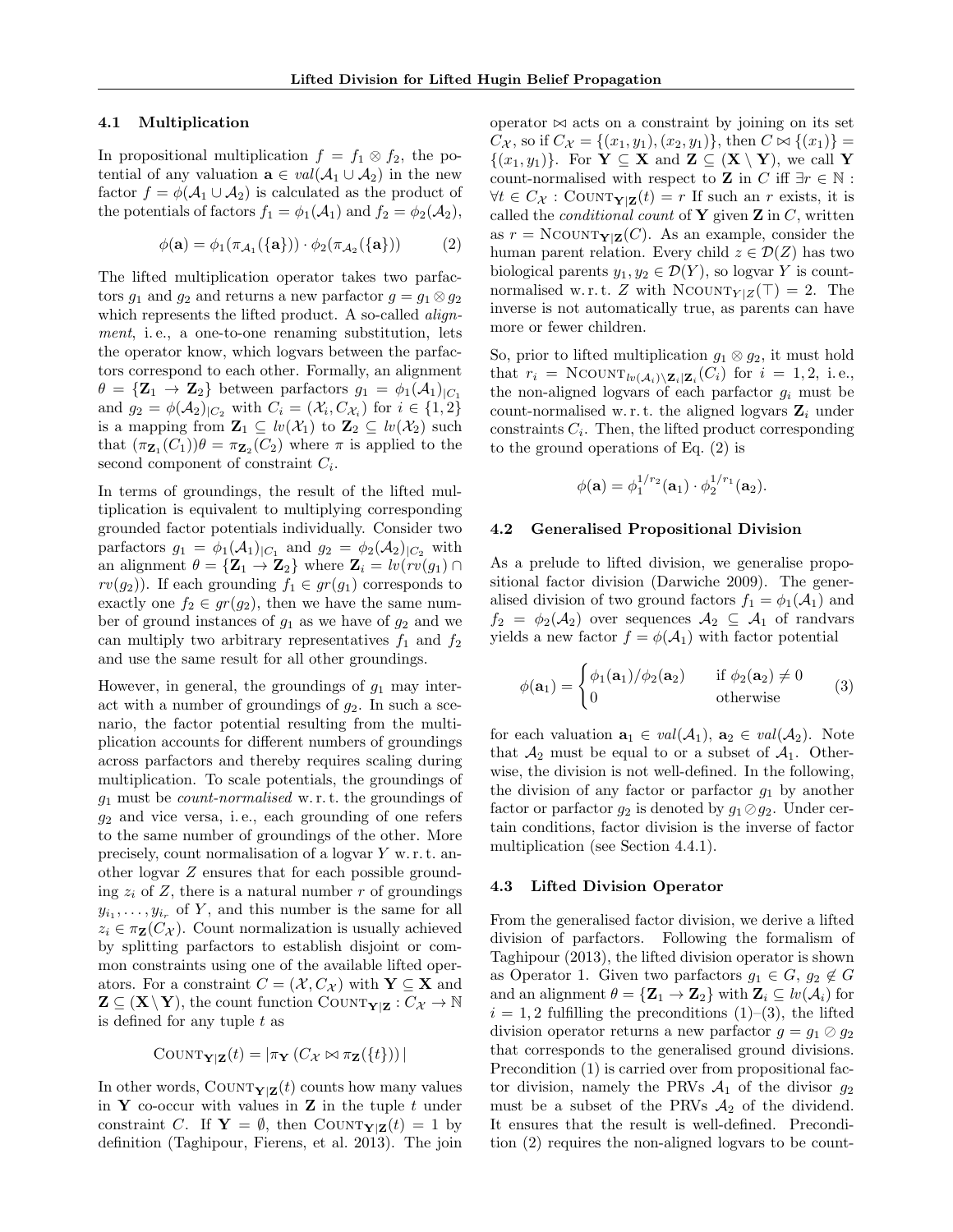**Operator 1 DIVIDE** 

Input: (1)  $g_1 = \forall \mathbf{x}_1 \in \pi_{\mathbf{X}_1}(C_1) : \phi_1(A_1)|_{C_1}, g_1 \in G$ (2)  $g_2 = \forall \mathbf{x}_2 \in \pi_{\mathbf{X}_2}(C_2) : \phi_2(\mathcal{A}_2)|_{C_2}, g_2 \notin G$  $(3)$   $\theta = {\mathbf{Z}_1 \rightarrow \mathbf{Z}_2}$ , an alignment where  $\mathbf{Z}_i \subseteq \textit{lv}(\mathcal{A}_i)$ for  $i = 1, 2$ Preconditions: (1)  $A_2 \subseteq A_1$  $(2)$   $r = \text{NCOUNT}_{lv(\mathcal{A}_1) \setminus \mathbf{Z}_1 | \mathbf{Z}_1}(\pi_{\mathbf{X}_1}(C_1))$  $(3) \ \forall \mathbf{a}_2 \in val(\mathcal{A}_2) : \phi_2(\mathbf{a}_2) \neq 0 \text{ or } g_1 = g_2 \otimes \prod_i g_i$ **Output:**  $\forall \mathbf{x} \in \pi_{\mathbf{X}_1 \theta \cup \mathbf{X}_2}(C) : \phi(\mathcal{A})_{|C}$  such that  $\mathcal{A} = \mathcal{A}_1 \theta$  $C = C_1 \theta \bowtie C_2$ for each  $\mathbf{a} \in val(\mathcal{A}),$  $\mathbf{a}_1 = \pi_{\mathcal{A}_1} \theta(\{\mathbf{a}\}),$  $\mathbf{a}_2 = \pi_{\mathcal{A}_2}(\{\mathbf{a}\}),$  $\phi(\mathbf{a}) = \begin{cases} \phi_1(\mathbf{a}_1)/\phi_2^{1/r} \end{cases}$ if  $\phi_2(\mathbf{a}_2) \neq 0$ <br>otherwise 0 otherwise

### Postconditions:

 $G \equiv G \setminus \{g_1\} \cup \{\text{Divide}(g_1, g_2, \theta)\} \cup \{g_2\}$ 

normalised w. r. t. the aligned logvars. Otherwise scaling can not be applied and lifted division is not possible. Precondition (3) states that one of the following is true: (a) there must be no zeros in the potential function of  $g_2$ , or (b)  $g_2$  is part of the factorisation of  $g_1$ . In other words,  $g_1$  must be expressible as a lifted product with  $g_2$  as a partaking factor. Precondition (3) is ensured, for example, if  $g_1$  is the result of a lifted multiplication of  $g_2$  with other parfactors.

### 4.4 Analysis

Next, we prove some properties of Op. 1 that are important for the lifted Hugin scheme.

#### 4.4.1 Correctness

Correctness of Op. 1 guarantees that its postcondition holds given Preconditions (1), (2), and (3). To show correctness, we need the following lemma.

Lemma 4.1. For parfactors  $g_1, g_2$  fulfilling all prerequisites of Op. 1, it holds that

$$
g_1 = (g_1 \otimes g_2) \oslash g_2 \tag{4}
$$

Proof. Rewriting Eq. (4) as follows

$$
\phi_1(\mathbf{a}_1) = \frac{\phi_1^{1/r_2}(\mathbf{a}_1) \cdot \phi_2^{1/r_1}(\mathbf{a}_2)}{\phi_2^{1/r_1}(\mathbf{a}_2)}.
$$

where  $r_1 = r'_1$  and  $r_2 = 1$ , enabling eliminating  $\phi_2$ , shows that Eq. (4) holds. П

#### Theorem 4.1. The lifted division operator is correct.

*Proof.* First, observe that for all models  $G, G', G''$ :  $G' \equiv G'' \Rightarrow G \cup G' \equiv G \cup G''$  (Taghipour, Fierens, et al. 2013). Now, let  $G' \equiv G \setminus \{g_1\}$ . It remains to show that  $\{DivIDE(g_1, g_2, \theta)\} \cup \{g_2\} \equiv \{g_1\}$ , i.e., the union of the division result and the divisor must be equivalent to the original factor. Recall that the semantics is given by the full joint. With  $g = \text{Divide}(g_1, g_2, \theta)$ , we have to show that the following are equivalent:

$$
P_{\{g,g_2\}} = \frac{g \otimes g_2}{Z_1}
$$
 and  $P_{\{g_1\}} = \frac{g_1}{Z_2}$ 

With Lemma 4.1, it holds that if  $g = g_1 \oslash g_2$ , then  $g \otimes g_2 = g_1$ . Hence, the factorisation is  $\prod_{g' \in \{g, g_2\}} g' =$  $g \otimes g_2 = g_1$  with normalizing constants  $\tilde{Z_1} = \tilde{Z_2}$ .

### 4.4.2 Complexity

The complexity of lifted division used within an FOjtree depends on the number of parclusters as well as the largest intermediate parfactor size during calculation, i. e., the number of input to output mappings that the operator has to iterate through. Taghipour, Davis, et al. (2013) provide an upper bound for this size with the node complexity, as given by Definition 4.1. Braun (2020) use these results to express parcluster complexity. As any parfactor  $g = \phi(\mathcal{A})_{\vert C}$  can be rewritten as parcluster  $C = \{A | A \in \mathcal{A}\}_{{C}}$ , node complexity can be used to characterize the complexity of individual parfactors. The ground width  $w_q$  of an FO-jtree is the largest number of PRVs in any of the clusters. Analogously, the *counting width*  $w_{\#}$  is the largest number of CRVs in any of the clusters.

Definition 4.1. The complexity of a set of PRVs A is

$$
\mathcal{C}(\mathbf{A}) = \hat{r}^{w_g} \cdot \hat{n}_{\#}^{w_{\#}r_{\#}} \tag{5}
$$

where  $\hat{r}$  denotes the largest range size of any PRV,  $\hat{r}_{\#}$ the largest range size in any CRV,  $\hat{n}$  the largest domain size of any PRV, and  $\hat{n}_{\#}$  the largest counted domain. **Definition 4.2.** The complexity  $C(g)$  of parfactor  $g =$  $\phi(\mathcal{A})_{|C}$  is  $\mathcal{C}(\mathbf{A}_{|C}), \mathbf{A} = \{A | A \in \mathcal{A}\}.$ 

Intuitively, these complexities provide an estimate of how many entries a table has for the potentials of all possible combinations of range values of the PRVs and CRVs. The term  $\hat{r}^{w_g}$  is the size of a table that holds the potentials for all PRVs and the term  $\hat{n}^{w \#r\#}_{\#}$  provides an upper bound for the range sizes of the  $w_{\#}$ CRVs, as proposed by Taghipour, Davis, et al. (2013). In LVE, the same concept is used to describe the worstcase intermediate result, which most prominently influences LVE's runtime. With these preliminary considerations, we derive an expression for the runtime complexity of lifted division.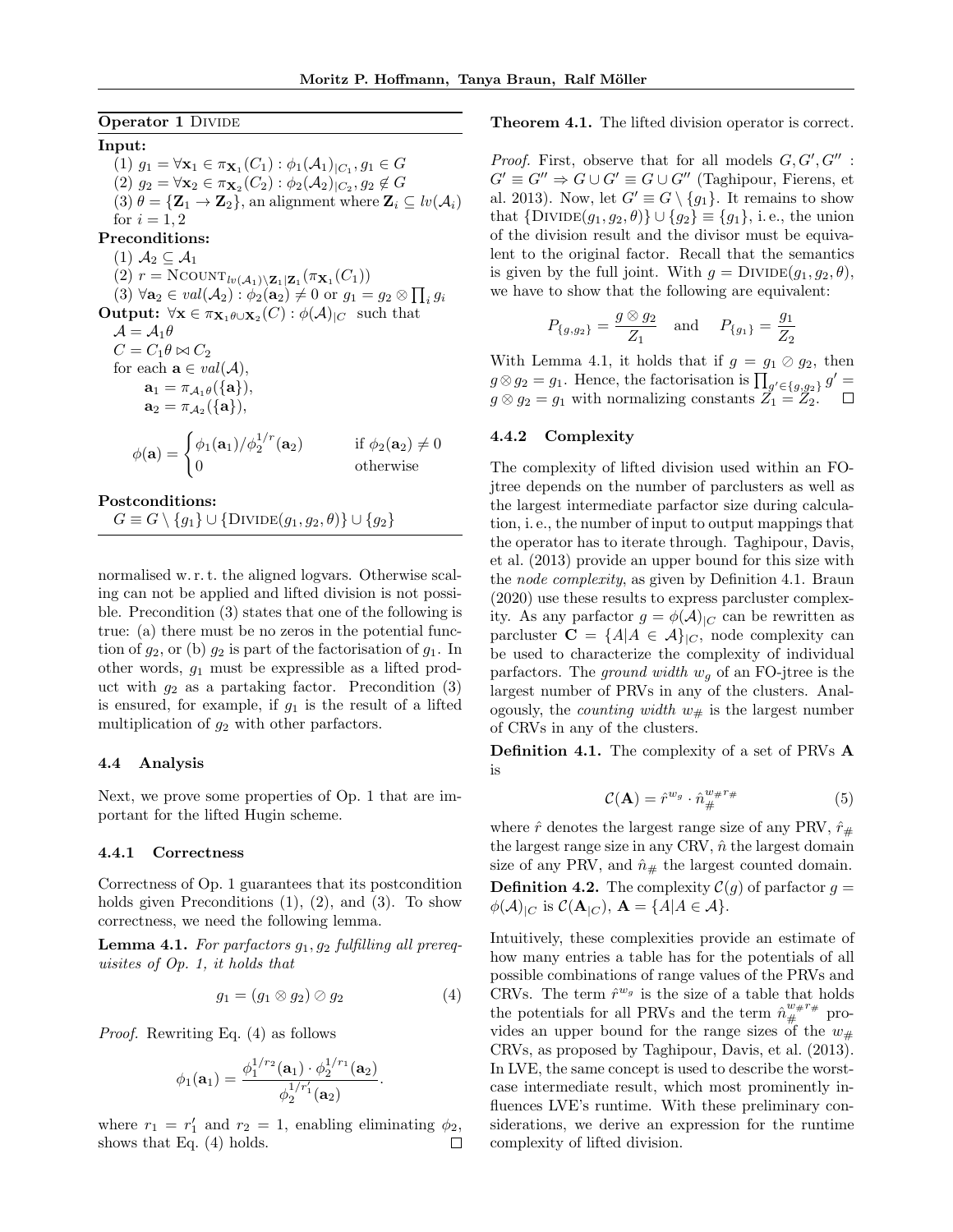**Theorem 4.2.** Let  $n_1 = \max_{Z_i \in \mathbf{Z}_1} |\mathcal{D}(Z_i)|$ , the maximum number of instances covered by lifted division. The runtime complexity of lifted division  $g_1 \oslash g_2$  is

$$
O(\log(n_1) \cdot C(g_1))\tag{6}
$$

Proof. From Precondition (1) in Op. 1, it must hold that  $\mathcal{C}(g_1) \geq \mathcal{C}(g_2)$ . A division of ground potential values is independent of domain or range sizes. Hence, the division of potentials requires at most  $\mathcal{C}(g_1)$  operations. Scaling the resulting potential to the power of at most  $n_1$  requires  $O(\log(n_1)).$  $\Box$ 

# 5 LIFTED HUGIN PROPAGATION

This section specifies a lifted Hugin message passing scheme for LJT, based on the definition of the lifted division operator. As a stepping stone to lifting Hugin, it identifies repeated operations in propositional Hugin given symmetries in the model. The elimination of these symmetries leads to the lifted Hugin scheme. This section concludes with an analysis and proof of lifted Hugin's runtime complexity.

#### 5.1 Propositional Hugin Under Symmetries

Instead of multiplying local factors and received messages for each neighbour individually, as in the Shafer-Shenoy scheme, the Hugin scheme multiplies all local factors of a cluster  $C_i$  once, stored in a local Hugin factor  $h_i$ . Any incoming message is also multiplied into  $h_i$  as well as stored separately. Outgoing messages are calculated by dividing the incoming message from the receiver out of the Hugin factor and summing out the non-separator randvars from the result.

Before lifting Hugin, it is instructive to look at propositional Hugin under symmetries. As an illustration, consider Fig. 3. Assume that the leaf nodes  $C_1$  are symmetric in that they share the same randvars and the same potential function for all  $x_i, y_i$ . At any cluster, the Hugin factor is initialised as the product of local factors, which are the same across all instances due to the symmetry. It follows that the Hugin factors  $h_1$  are the same for all clusters  $C_1$ . All inbound messages  $m_{j0}$  are  $\sum_{\mathbf{C}_1 \backslash \mathbf{S}_{j0}} h_1$ . At the receiving cluster  $C_0$ , the Hugin update is

$$
h'_0 = h_0 \otimes m_{10} \otimes m_{20} \otimes \cdots \otimes m_{n0}
$$

As all  $m_{i0}$  are identical, this expression reduces to

$$
h'_0=h_0\otimes m_{10}^n,
$$

which essentially corresponds to a single lifted multiplication. So, lifting the Hugin initialisation and the inward pass is rather straightforward.

During the outward pass, shown in Fig. 3 by the arrows pointing away from  $C_0$ , cluster  $C_0$  sends messages to a number of identical receiving clusters  $C_j$ . It becomes clear that the outward messages  $m_{0j}$  =  $\sum_{\mathbf{C}_0 \backslash \mathbf{S}_{j0}} (h_0 \oslash m_{j0})$  are the same for all j if all of the identical inbound messages  $m_{i0}$  from the leaf clusters are present. Lifting ensures this concurrency condition, as one lifted message covers all ground clusters. Therefore, it suffices to calculate the message  $m_{0j}$  for one node  $j$  and use the same result for all clusters.

After receiving  $m_{0j}$ , the Hugin factor in all of the leaf clusters is updated the same way:  $h'_j = h_j \otimes m_{0j}$ . Hence, all clusters  $C_1$  can be represented as one parcluster that sends and receives messages in a lifted manner. These considerations lead to a lifted Hugin message passing scheme.



Figure 3: Message passing in a ground jtree with exposed symmetries. The notation  $\mathbf{C}_i(x_i, y_i)$  represents the groundings obtained from  $\mathbf{C}_i$  when constants  $x_j$ and  $y_j$  are used as arguments in the PRVs in  $\mathbf{C}_i$ .

#### 5.2 Formal Specification

Formally, for each parcluster  $\mathbf{C}_i$ , lifted Hugin maintains a local part factor  $h_i$  which is initialised as the lifted product of all parfactors of the local model  $G_i$ ,

$$
h_i = \prod_{g \in G_i} g \tag{7}
$$

For an incoming message  $m_{ji}$ , the Hugin factor is updated through lifted multiplication  $h'_i = h_i \otimes m_{ji}$ . After having received all required messages, according to the message passing conditions, parcluster  $C_i$  computes its outbound message to parcluster  $C_i$  in the following way: First, lifted Hugin divides the Hugin parfactor  $h_i$  by the inbound message of parfactor  $\mathbf{C}_i$ , to remove the information already present at  $\mathbf{C}_i$ . This division leads to a new parfactor

$$
g_{ij} = \begin{cases} h_i \oslash m_{ji} & \text{if } m_{ji} \text{ exists} \\ h_i & \text{otherwise} \end{cases}
$$
 (8)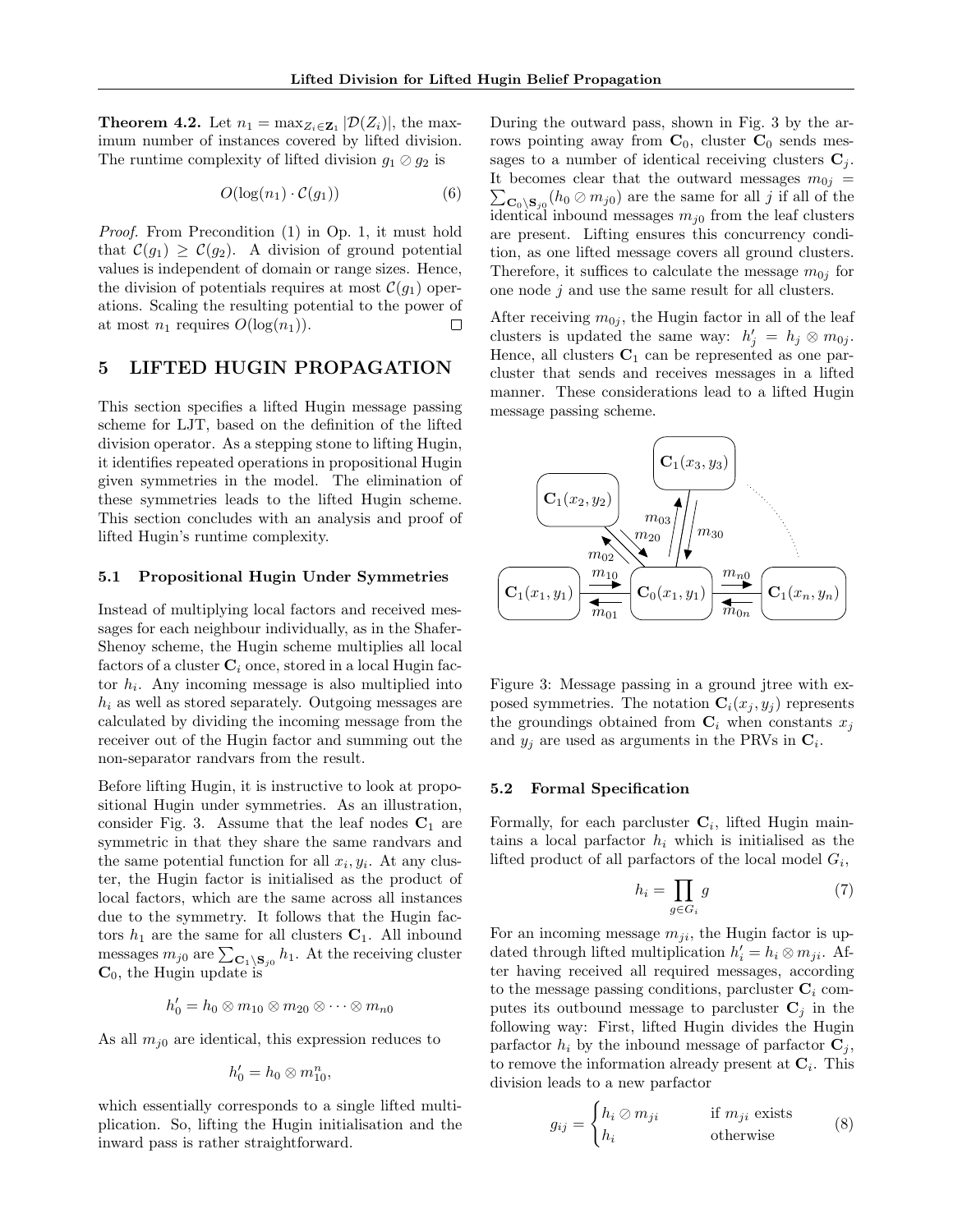If  $\mathbf{C}_j$  is the only neighbour of  $\mathbf{C}_i$  that has not yet sent its message to  $\mathbf{C}_i$ , the message  $m_{ij}$  can nevertheless be computed. In this case,  $m_{ij}$  is not yet contained in the local factor  $h_i$  and the message parfactor simplifies to  $g_{ij} = h_i$ . Afterwards, the outbound message  $m_{ij}$  is obtained by eliminating all non-separator PRVs in  $g_{ij}$ .

#### 5.3 Complexity Results

Let  $n = \max{\{\hat{n}, \hat{n}_\# \}}$ , where  $\hat{n}$  and  $\hat{n}_\#$  are the largest PRV and CRV domain sizes as in Section 4.4.2. Given an FO-jtree  $J = (\mathbf{V}, \mathbf{U})$  with parclusters  $\mathbf{C}_i \in \mathbf{V}$ , its complexity is  $\mathcal{C}(J) = \max_{\mathbf{C}_i \in \mathbf{V}} (\mathcal{C}(\mathbf{C}_i)).$ 

**Theorem 5.1.** Given an FO-jtree  $J = (\mathbf{V}, \mathbf{U})$ , lifted Hugin propagation in  $J$  has a runtime complexity of

$$
O(|\mathbf{V}| \cdot \log(n) \cdot C(J)) \tag{9}
$$

Proof. As described above, one complete cycle of Hugin propagation consists of the initial calculation of the Hugin factors, and the two passes of message passing. We look at the initialisation first.

At each parcluster in an FO-jtree, the Hugin factor  $h_i$ is initialised by multiplying all parfactors  $g \in G_i$  of local model  $G_i$  (Eq. (7)). Together with scaling the result in  $log(n)$ , lifted multiplication has a complexity of  $O(\log(n) \cdot C(h_i))$ . Observe that the complexity of the Hugin factor of cluster  $\mathbf{C}_i$  is the complexity of the cluster itself, i.e.,  $\mathcal{C}(h_i) = \mathcal{C}(\mathbf{C}_i)$ . Thus, the Hugin initialisation for any parcluster  $C_i$  has a complexity of  $O(\log(n)\cdot C(\mathbf{C}_i))$ . As  $C(J) = \max_{\mathbf{C}_i \in \mathbf{C}} C(\mathbf{C}_i)$  and there are |V| parclusters in an FO-jtree, the complexity for Hugin initialisation in  $J = (\mathbf{V}, \mathbf{U})$  is given by Eq. (9).

The message passes are two executions of the same procedure, namely, the calculation of a message by lifted division, followed by summing out, and updating the Hugin factor through lifted multiplication. This happens at every cluster in the FO-jtree. Lifted division of  $g_{ij} = h_i \oslash m_{ji}$  has a complexity of  $O(log(n))$ .  $\mathcal{C}(h_i)$ , which does not add to the asymptotic complexity. Summing out the non-separator PRVs from the message parfactor  $q_{ij}$  takes at most  $O(\log(n) \cdot C(q_{ij}))$ operations (Taghipour, Davis, et al. 2013), when performed using LVE. As  $\mathcal{C}(g_{ii}) \leq \mathcal{C}(J)$ , summing-out does not add to the asymptotic complexity either. Observe that any lifted multiplication  $h_i \otimes m_{ji}$  is also bounded by  $O(log(n) \cdot C(h_i))$ . Consequently, Eq. (9) holds for the entire message passing procedure.  $\Box$ 

### 5.4 Discussion

This section compares the lifted Hugin and the lifted Shafer-Shenoy propagation and describes how to use lifted Hugin for adaptive inference.

#### 5.4.1 Comparison with Shafer-Shenoy

To compare the lifted Hugin scheme to the lifted Shafer-Shenoy scheme, recall the FO-jtree from Fig. 2. One complete procedure of lifted Hugin message passing consists of the following steps: First, local Hugin parfactors are initialised. As every local model consists of exactly one parfactor, namely  $G_i = \{g_i\}$  we have  $h_i = g_i$  for  $i \in \{0, 1, 2, 3\}$ . Next, the inbound messages are prepared. From Eq. (8), the inbound messages are trivially computed by eliminating all PRVs but  $\mathbf{S}_{0i} = \{Epid\}$  from intermediate parfactors  $g_{i0} = h_i$ . In Shafer-Shenoy, the set of local parfactors making up the local model are handed over to LVE, which in turn handles the lifted multiplication and summing out. In the Hugin scheme, only the Hugin factor is handed over to LVE, where only the summing out operation remains to be done. In our example, there is no difference between Hugin and Shafer-Shenoy in terms of the number of lifted operations. However, when the local model consists of a multitude of parfactors, LVE has more work to do per neighbour under the Shafer-Shenoy propagation scheme. More differences emerge during the outward pass. To compute the intermediate parfactor  $g_{01}$  for message  $m_{01}$ , Shafer-Shenoy would perform the following lifted multiplications

$$
g_{01}=g_0\otimes m_{20}\otimes m_{30}\otimes m_{40}
$$

before eliminating  $Treat(X, M)$  and  $Sick(X)$  from the result  $g_{01}$ . This factorisation is computed for each message, with one of the partaking parfactors exchanged. E.g., for  $g_{02}$ ,  $m_{10}$  replaces  $m_{20}$ . Hugin on the other hand, requires computing a similar product only once:

$$
h'_0 = h_0 \otimes m_{10} \otimes m_{20} \otimes m_{30} \otimes m_{40}
$$
 (10)

Then, for all subsequent messages  $i \in \{1,2,3\}$ , the computation is reduced to  $g_{0i} = h_0 \otimes m_{i0}$ . With Eq. (6), we have already established that the complexity of any such lifted division is  $O(\log(n) \cdot C(C))$ , where n is the largest domain size covered by the operation. Taghipour, Davis, et al. (2013) show the same complexity result for lifted multiplication. Observe that  $n_1$ is constant for any parcluster and  $\mathcal{C}(\mathbf{C})$  is determined by the range values and domain sizes of the PRVs involved. Despite the larger factorisation in Eq. (10), the size of intermediate results, and thereby the node complexity is not increased by the operation. This is due to the fact that the messages contain only PRVs from the separators. So, the node complexities influencing the lifted operations are the same for both propagation schemes. However, as argued above, in terms of the degree d of the FO-jtree, the Shafer-Shenoy scheme depends on d per message, i.e.,  $O(d)$ , whereas for lifted Hugin, only one the sum-out operations are needed for every message, which does not depend on  $d$ , i.e.,  $O(1)$ .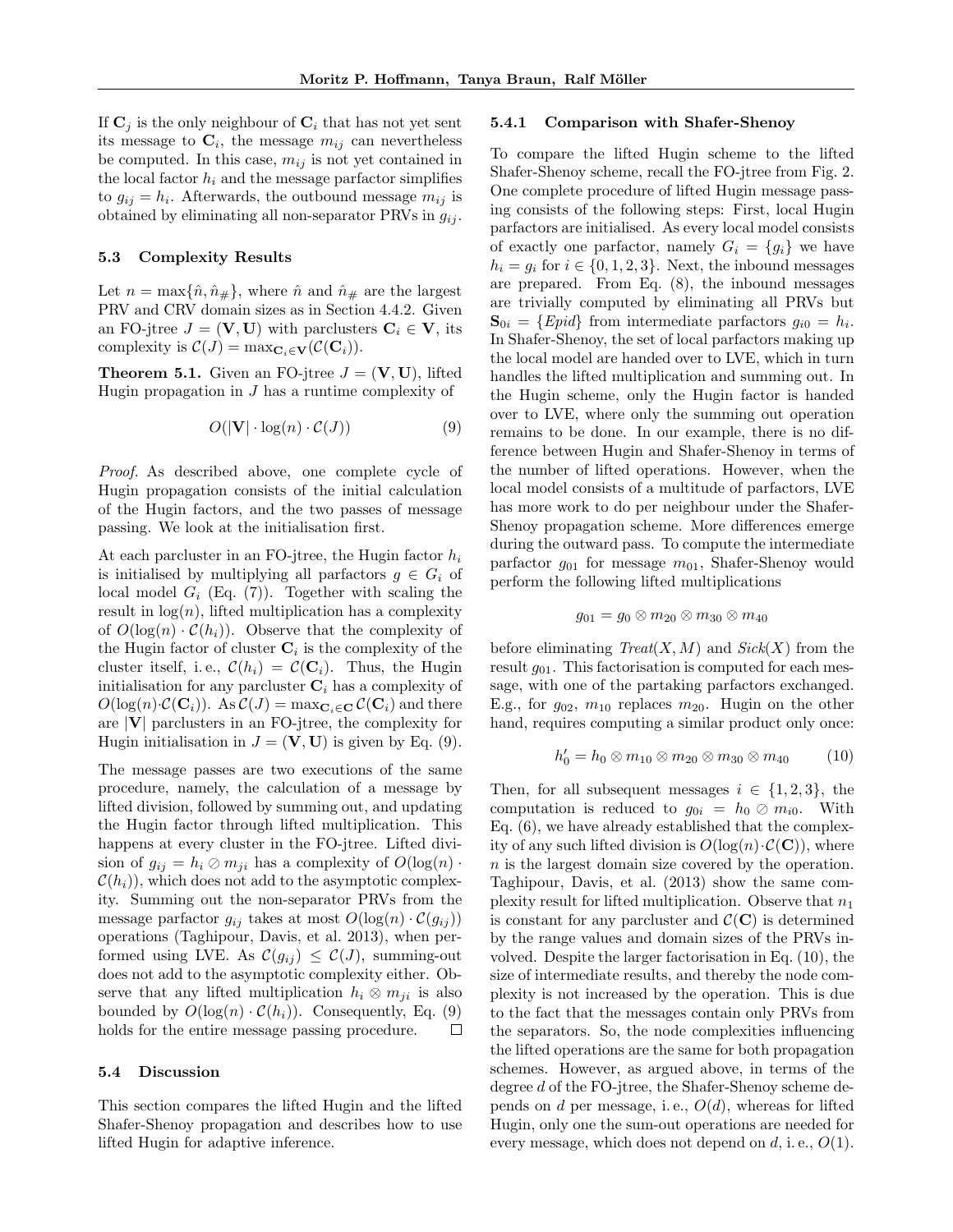These runtime improvements however have a cost in terms of space complexity. We have seen that Shafer-Shenoy stores the parfactors as well as all messages individually. So its space complexity is given by the complexity of the largest parfactor in the model  $O(\max_{g \in G}(\mathcal{C}(g)))$ . As Hugin requires the space to store the Hugin factors of each parcluster, its space requirements are  $O(C(J))$ , which is exponential in the ground width, the counting width and the largest PRV range size of the model, as can be seen from Eq. (5).

### 5.4.2 Adaptive Inference

Adaptive inference aims to reuse as many calculations as possible when changes, e.g., in evidence, occur, which an FO-jtree with its messages easily supports. For message passing, we only want to update those messages affected by changes. The lifted division operator plays an important role in an adaptive message passing as it allows for information to be removed from any parfactor by dividing out the respective messages (or old parfactors). When new parfactors are added to the model or parfactors are altered, it suffices to divide out the obsolete messages of the Hugin factors and multiply them with the new message, before triggering a partial message pass, instead of running the entire procedure all over.

For example, assume that in the FO-jtree from Fig. 2, parfactor  $g_1$  is altered. To update the model,  $C_1$  needs to resend a message  $m'_{10}$  to  $C_0$ , where  $C_0$  merely divides out the old message  $m_{10}$ , which is now obsolete, of its local Hugin parfactor  $h_i$ . Finally,  $C_0$  updates its local Hugin factor to  $h'_0 = h_0 \otimes m_{10}$  with the new message. It then sends out outbound messages to its neighbours which receive the new information.

# 6 EVALUATION

We have evaluated the lifted Hugin propagation scheme in a number of settings based on the LJT implementation available<sup>1</sup> . Our empirical results are shown in the following figures. All runtimes are given in milliseconds. All values are averages over five runs. We decided not to add confidence intervals, as they are so small, they complicate reading the plots while providing only little added value.

Figure 4 shows a comparison of the runtimes of ground and lifted variants of the Shafer-Shenoy and Hugin message passing schemes. The model used is  $G_{ex}$  as shown in Fig. 1, where the domain size for  $X$  is varied between 1 and  $10<sup>3</sup>$ . In this scenario, we do not expect Hugin and Shafer-Shenoy to exhibit major differences in either their propositional or lifted variant. The re-



Figure 4: Influence of the domain size on runtime of different propagation schemes. Times [ms] shown are total runtimes, consisting of tree construction, message passing, and query answering. Model used is  $G_{ex}$  from Fig. 1, which is a typical model for lifted probabilistic inference.



Figure 5: Influence of the degree of the FO-jtree on runtime [ms] of different propagation schemes in a graph with a star topology.

sults show the effect of lifting however: The runtimes for lifted schemes are polynomial in domain sizes.

Figure 5 shows the runtimes of lifted Hugin compared to lifted Shafer-Shenoy for FO-jtrees with increasing degree. The underlying FO-jtrees have a star topology, consisting of a central parcluster with a number  $n \in [1, 100]$  of leaf nodes. Each node has one parfactor with one 1-ary PRV with its own logvar per parcluster and one separator PRV. The values are shown for domain sizes of 10 and  $10^3$  respectively. The model is queried once per PRV. More parclusters lead to more queries and a larger FO-jtree, which results in increased runtimes. Thereby, for comparability, the average time per query is also shown for Hugin and Shafer-Shenoy, next to FO-jtree construction and message passing time. As expected, the average time per query in the Hugin scheme decreases with the number of queries issued, whereas for Shafer-Shenoy, the influence of the number of neighbours leads to a steeper increase in runtime. Of course, this scenario is somewhat artificial, as FO-jtrees almost never exhibit such a perfect star topology. However, the gathered data

<sup>1.</sup> https://www.ifis.uni-luebeck.de/index.php?id=518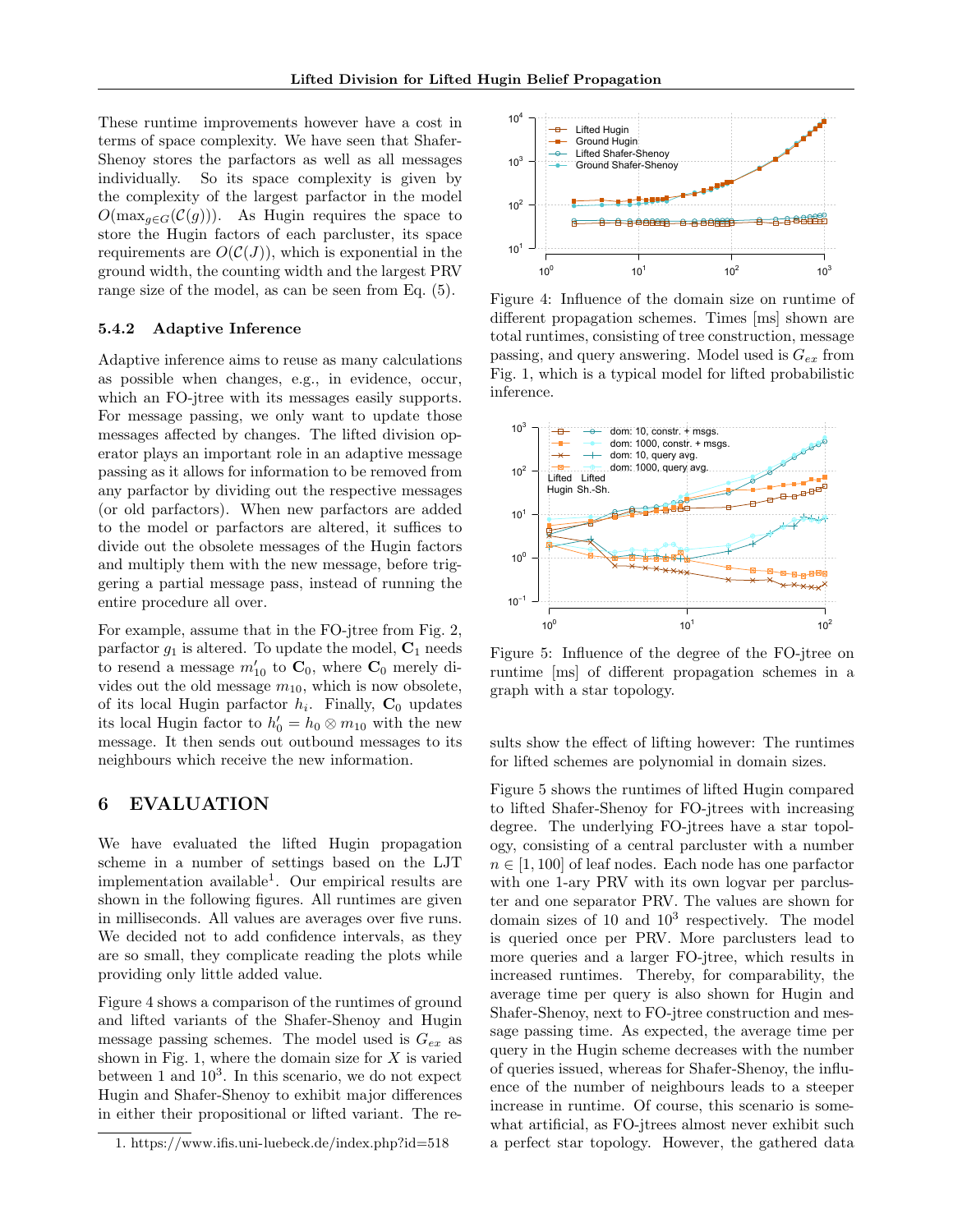

Figure 6: Influence of the domain size on runtime of different propagation schemes. Times shown are total runtimes [ms], consisting of tree construction, message passing and query answering.

nicely illustrate the main differences between Hugin and Shafer-Shenoy message propagation.

For reference, consider Fig. 6. It represents a similar setup, but with a chain graph, instead of a star graph. A chain graph favours Shafer-Shenoy propagation to the maximum extent. However, the data illustrates that while Hugin provides no asymptotic advantage over Shafer-Shenoy, its runtime is also not asymptotically worse than that of Shafer-Shenoy.

Overall, the evaluation again showcases the advantages of lifted inference for models that exhibit symmetries and exhibits that a lifted Hugin propagation easily outperforms lifted Shafer-Shenoy propagation in settings that favour Hugin while not performing asymptotically worse than Shafer-Shenoy in settings that favour Shafer-Shenoy. Therefore, the lifted Hugin propagation presents itself as a true alternative to the lifted Shafer-Shenoy propagation in terms of efficiency.

# 7 CONCLUSIONS

With the definition of the lifted division operator and an analysis of its main properties, we fill a missing link in the suite of lifted operators. Lifted division enables a lifted Hugin message passing scheme, for which we provide a specification and a theoretical analysis, revealing a runtime complexity that is independent of the degree of the FO-jtree. With its topology-agnostic runtime that outperforms lifted Shafer-Shenoy in a number of scenarios, the lifted Hugin scheme is a further step towards real-time query answering.

Another application of the Hugin scheme lies in dynamic inference, such as in the Lifted Dynamic Junction Tree (Gehrke et al. 2018), which we expect to benefit from the additional adaptability through lifted division as well as from Hugin's degree-independent runtime. Beyond that, the ability to split parfactors through lifted division could possibly contribute to the reification of parfactors for approximate inference.

### References

- Niepert, Mathias, and Guy Van den Broeck. 2014. "Tractability through Exchangeability: A New Perspective on Efficient Probabilistic Inference." In AAAI-14 Proceedings of the 28th AAAI Conference on Artificial Intelligence, 2467–2475. AAAI Press.
- Braun, Tanya, and Ralf Möller. 2016. "Lifted Junction Tree Algorithm." In Proceedings of KI 2016: Advances in Artificial Intelligence, 30–42. Springer.
- Lauritzen, S. L., and D. J. Spiegelhalter. 1988. "Local Computations with Probabilities on Graphical Structures and Their Application to Expert Systems." Journal of the Royal Statistical Society. Series B (Methodological) 50 (2): 157–224. issn: 00359246.
- Gehrke, Marcel, Tanya Braun, Ralf Möller, Alexander Waschkau, Christoph Strumann, and Jost Steinhäuser. 2019. "Lifted Maximum Expected Utility." In Artificial Intelligence in Health, 131– 141. Springer.
- Shafer, Glenn, and Prakash Shenoy. 1990. "Probability propagation." Ann Math Artif Intell 2 (March): 327–351. https://doi.org/10.1007/BF01531015.
- Jensen, Finn V., Steffen L. Lauritzen, and Kristian G. Olesen. 1990. "Bayesian updating in causal probabilistic networks by local computations" [in English]. Computational Statistics Quarterly 4:269– 282. issn: 0723-712X.
- Poole, David. 2003. "First-order probabilistic inference." In Proc. 18th International Joint Conf. on Artificial Intelligence, 985–991.
- Taghipour, Nima, Jesse Davis, and Hendrik Blockeel. 2013. "First-order Decomposition Trees." In Advances in Neural Information Processing Systems, edited by C. J. C. Burges, L. Bottou, M. Welling, Z. Ghahramani, and K. Q. Weinberger, vol. 26. Curran Associates, Inc.
- Zhang, Nevin Lianwen, and David Poole. 1994. "A simple approach to Bayesian network computations."